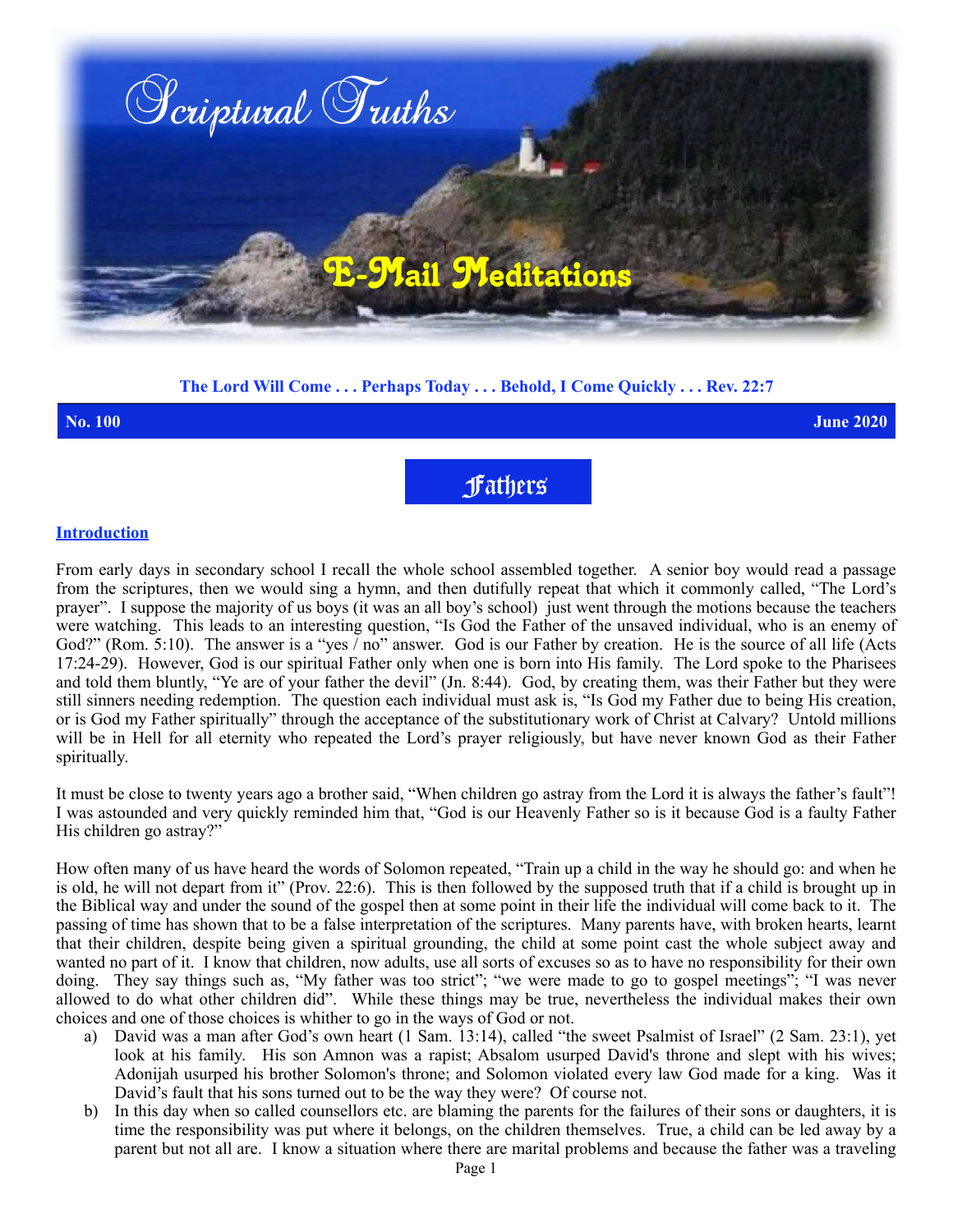teacher and often away from home, the daughter was told that she was abandoned and that now makes life difficult. This is a great wickedness by the counsellor. There is a need to be careful lest we lay on fathers a guilt trip and a grief they ought never have to endure.

# **What is a good Father?**

This is a very difficult question to answer. It would be easy to say that those who neglect the caring for their children in matters of clothing, nutrition and protection are not good fathers (1 Tim. 5:8). However, things must be looked at more deeply. Is it possible the father has a bodily ailment whereby he is unable to work and provide, and thus the children go without? Perhaps in today's economy he works hard but wages are not enough to provide all these necessities. Or, if a father provides the best for the children in clothing, nutrition and protection but neglects spending time with them, is he a good father? It is my thought that unless one knows all the circumstances it is very hard to determine if "So in So" is a good or bad father. Perhaps, except for extreme situations, that is not our decision to make.

A better question is, "What is a biblically good father?"

- a) Another consideration is when I, as a Father, stand at the Judgment Seat, how will the Lord evaluate me as such? As I read the scriptures I find a number of fathers who, in some aspects of their lives, were good role models for todays fathers. For instance, those we will consider in this paper are:
	- i) Noah
	- ii) Jehonadab
	- iii) Solomon

### **Noah**

The scriptures record that he was a just man (Gen. 6:9) and perfect in his generations (Gen. 6:9). Hebrews informs us that he moved in the fear of God and prepared an ark to the saving of his house (Heb. 11:7). His life was a condemnation on the world (Heb. 11:7). The godly life of this man and his work for God gave weight to his warnings of divine judgment. Despite the wickedness of the world they lived in (Gen. 6:11-13), Noah's conviction was so deep and His belief so affected His life that his wife and sons and daughters-in-law all believed the message of judgment from God. Happy is the parent when all the children are saved and have accepted the escape from the coming judgment on the world.

Sadly, so often parents, particularly fathers, can be so taken up with providing for their children's sports, pleasures, education, etc., there is a neglecting of the spiritual side of their children's salvation. As parents we ought to be involved in our children's interests but when it comes at the expense of their spiritual salvation, the cost is too high. The dreadful truth is that there will be fathers in heaven whose children will languish in the caverns of the damned, under the wrath of God for all eternity. Sadly, there are fathers whose lives are a dichotomy. They profess salvation, go to church, carry a large bible to church, but in reality it is never opened at home, nor do the children ever hear them pray for their salvation. Gone are the days of the "family altar" when fathers gathered their children around them instructing them in the lessons from the scriptures and reading and praying with them. Many fathers have abdicated their spiritual responsibility and left the spiritual side of their children to 40 minutes in church in Sunday School, if that is done at all. The spiritual training and instructing of the children is mainly, but not always, the father's responsibility, but does not exclude mothers.

### **Jehonadab**

Jehonadab had an enormous impact on his sons, the "sons of Rechabites," and for several generations after him. His children, at some point, were made aware of his joining with Jehu to destroy the wicked family of Ahab (2 Kgs. 10:15-27). Jehu slew Jerhoram, the first of Ahab's sons (2 Kgs. 9:25); then he slew Ahaziah, Jerhoram's brother, another son of Ahab (2 Kgs. 9:27). He then encouraged the killing of Jezebel, Ahab's wife (2 Kgs. 9:30). He then went after all the other sons and slew them (2 Kgs. 10:4), then the great men of the city who sided with Ahab were slain (2 Kgs. 10:10). The entire family of Ahab was slain (2 Kgs 10:11). Moving to Ahaziah's area he slew his brethren (2 Kgs. 10:13-14). It was after these slayings Jehu met Jehonadab who joined Jehu in the removing of Baal out of Israel by slaying all the prophets of Baal and destroying all the images. Thus the entire house of Ahab was slain at the command of the Lord (2 Kgs. 10:30). Jehonadab united with Jehu to fulfill the command of the Lord. What a lesson for fathers to teach and live by, the importance of keeping company with those who are obeying the Lord (1 Cor. 15:33) and having no fellowship with those who live contrary to God. I have eight grandchildren and as I write this I ponder, "What sort of an influence do I have on them, and will it ever go beyond them?" It is a very sobering consideration.

Furthermore, he had the respect of his sons, and they by accepting his wisdom obeyed him. For some reason they were forbidden to build houses, plant vineyards, or sow seed (Jer. 35:6-7). Since these rules were given during the reign of Jehu it meant that this man's influence on his family lasted over 200 years. Jeremiah was instructed to set a test for